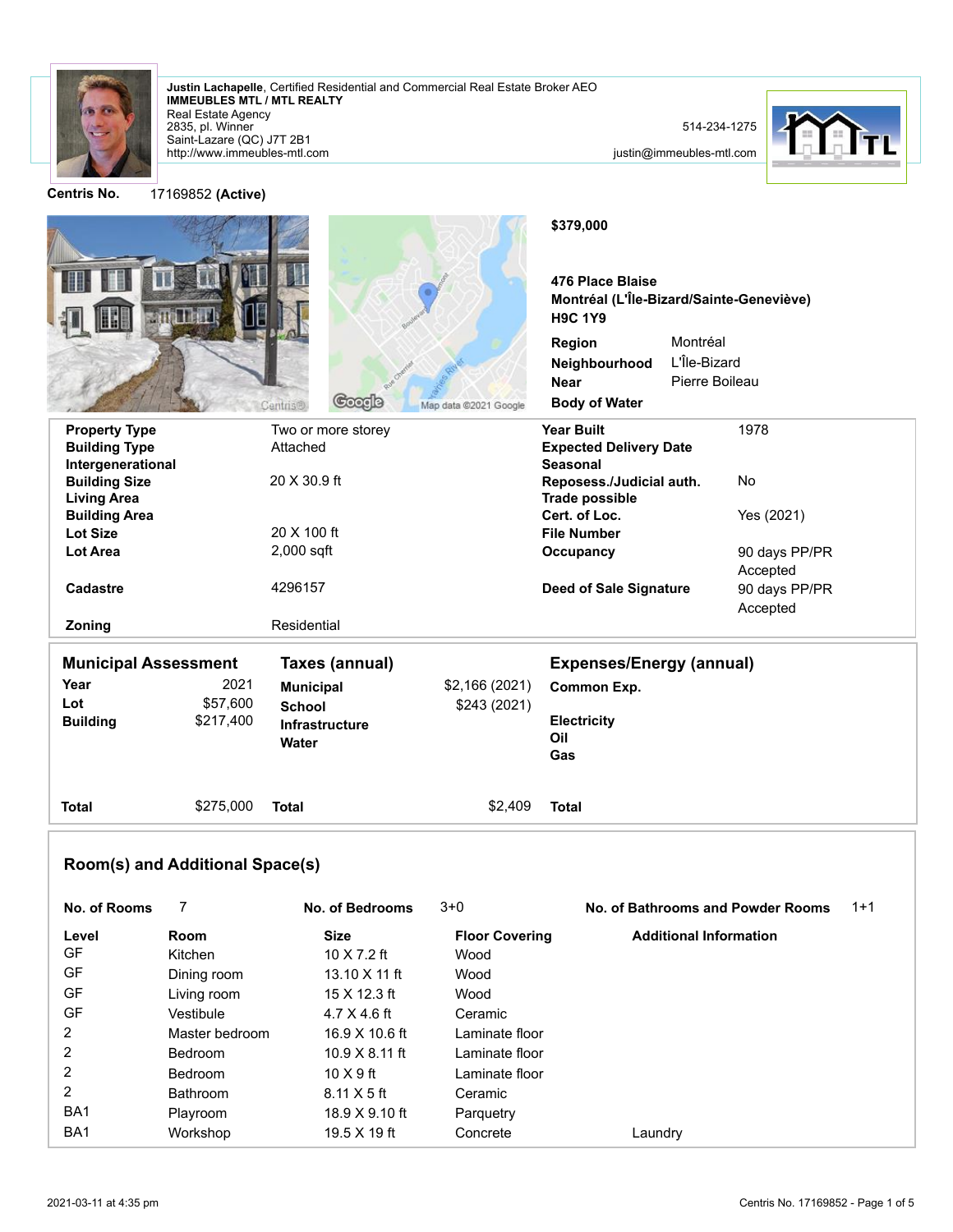| <b>Features</b>                                                                                                           |                           |                                |                            |  |  |  |  |
|---------------------------------------------------------------------------------------------------------------------------|---------------------------|--------------------------------|----------------------------|--|--|--|--|
| <b>Sewage System</b>                                                                                                      | Municipality              | <b>Rented Equip. (monthly)</b> |                            |  |  |  |  |
| <b>Water Supply</b>                                                                                                       | Municipality              | <b>Renovations</b>             |                            |  |  |  |  |
| <b>Foundation</b>                                                                                                         | Poured concrete           | Pool                           |                            |  |  |  |  |
| Roofing                                                                                                                   |                           | Parkg (total)                  | License tag (1)            |  |  |  |  |
| Siding                                                                                                                    |                           | <b>Driveway</b>                | None                       |  |  |  |  |
| <b>Windows</b>                                                                                                            |                           | Garage                         |                            |  |  |  |  |
| <b>Window Type</b>                                                                                                        |                           | Carport                        |                            |  |  |  |  |
| <b>Energy/Heating</b>                                                                                                     | Electricity               | Lot                            |                            |  |  |  |  |
| <b>Heating System</b>                                                                                                     | Electric baseboard units  | Topography                     |                            |  |  |  |  |
| <b>Basement</b>                                                                                                           | 6 feet and more, Finished | <b>Distinctive Features</b>    |                            |  |  |  |  |
|                                                                                                                           | basement                  |                                |                            |  |  |  |  |
| <b>Bathroom</b>                                                                                                           |                           | Water (access)                 |                            |  |  |  |  |
| Washer/Dryer (installation) Workshop (Basement 1)                                                                         |                           | <b>View</b>                    |                            |  |  |  |  |
| <b>Fireplace-Stove</b>                                                                                                    |                           | <b>Proximity</b>               | Daycare centre, Elementary |  |  |  |  |
|                                                                                                                           |                           |                                | school, Golf, Park, Public |  |  |  |  |
|                                                                                                                           |                           |                                | transportation             |  |  |  |  |
| <b>Kitchen Cabinets</b>                                                                                                   |                           | <b>Building's Distinctive</b>  |                            |  |  |  |  |
|                                                                                                                           |                           | <b>Features</b>                |                            |  |  |  |  |
| <b>Equipment/Services</b>                                                                                                 |                           | <b>Energy efficiency</b>       |                            |  |  |  |  |
| <b>Restrictions/Permissions</b>                                                                                           |                           |                                |                            |  |  |  |  |
|                                                                                                                           |                           |                                |                            |  |  |  |  |
| <b>Inclusions</b>                                                                                                         |                           |                                |                            |  |  |  |  |
|                                                                                                                           |                           |                                |                            |  |  |  |  |
| <b>Exclusions</b>                                                                                                         |                           |                                |                            |  |  |  |  |
|                                                                                                                           |                           |                                |                            |  |  |  |  |
| <b>Broker - Remarks</b>                                                                                                   |                           |                                |                            |  |  |  |  |
| 3 bedroom townhouse nestled on traffic free circle with a Mont Tremblant village feel. Updated kitchen, bathroom & powder |                           |                                |                            |  |  |  |  |
| room. No neighbors behind. No condo fees. Quick access  only 2 minutes to the bridge. Visits: Saturday March 13th:        |                           |                                |                            |  |  |  |  |
| 11:00-12:00 & 2:00-4:00. Sunday, March 14th from 12:00 to 4:00. By appointment only, at 15 minute intervals.              |                           |                                |                            |  |  |  |  |
|                                                                                                                           |                           |                                |                            |  |  |  |  |

## **Addendum**

Flexible occupancy. Your own parking spot for \$11/month. Low energy/electricity costs .... only \$97/month last year. Hardwood floors on main level. Unistone front walkway Roof shingles replaced in 2015.

Fireplace and chimney are sold without any warranty with respect to their compliance with applicable regulations and insurance company requirements.

## **Sale with legal warranty**

In compliance with environmental protection laws Seller's Declaration Yes SD-65833

## **Source**

IMMEUBLES MTL / MTL REALTY, Real Estate Agency

This is not an offer or promise to sell that could bind the seller to the buyer, but an invitation to submit such offers or promises.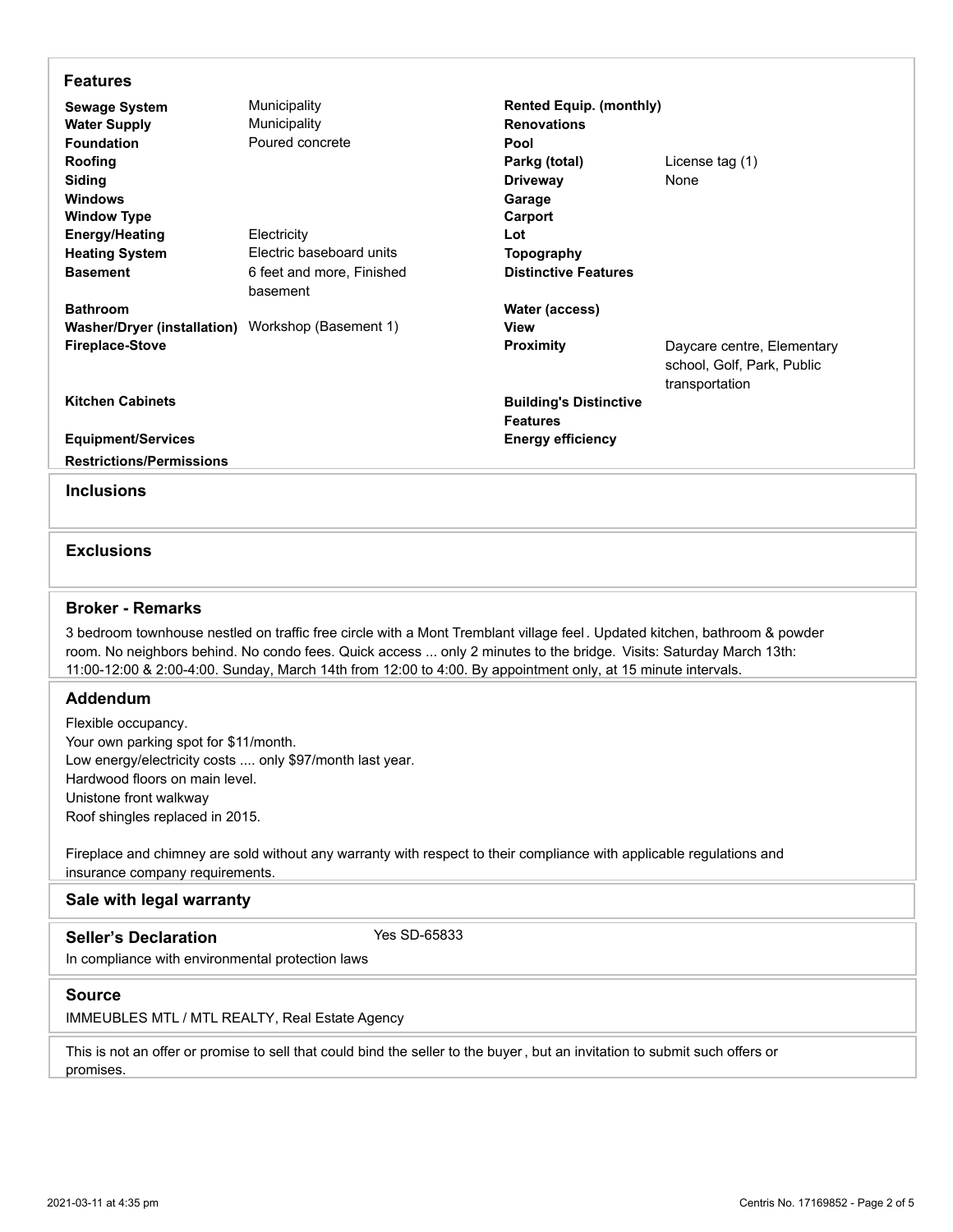



**Aerial photo Backyard**





**Living room Living room**



Centris®





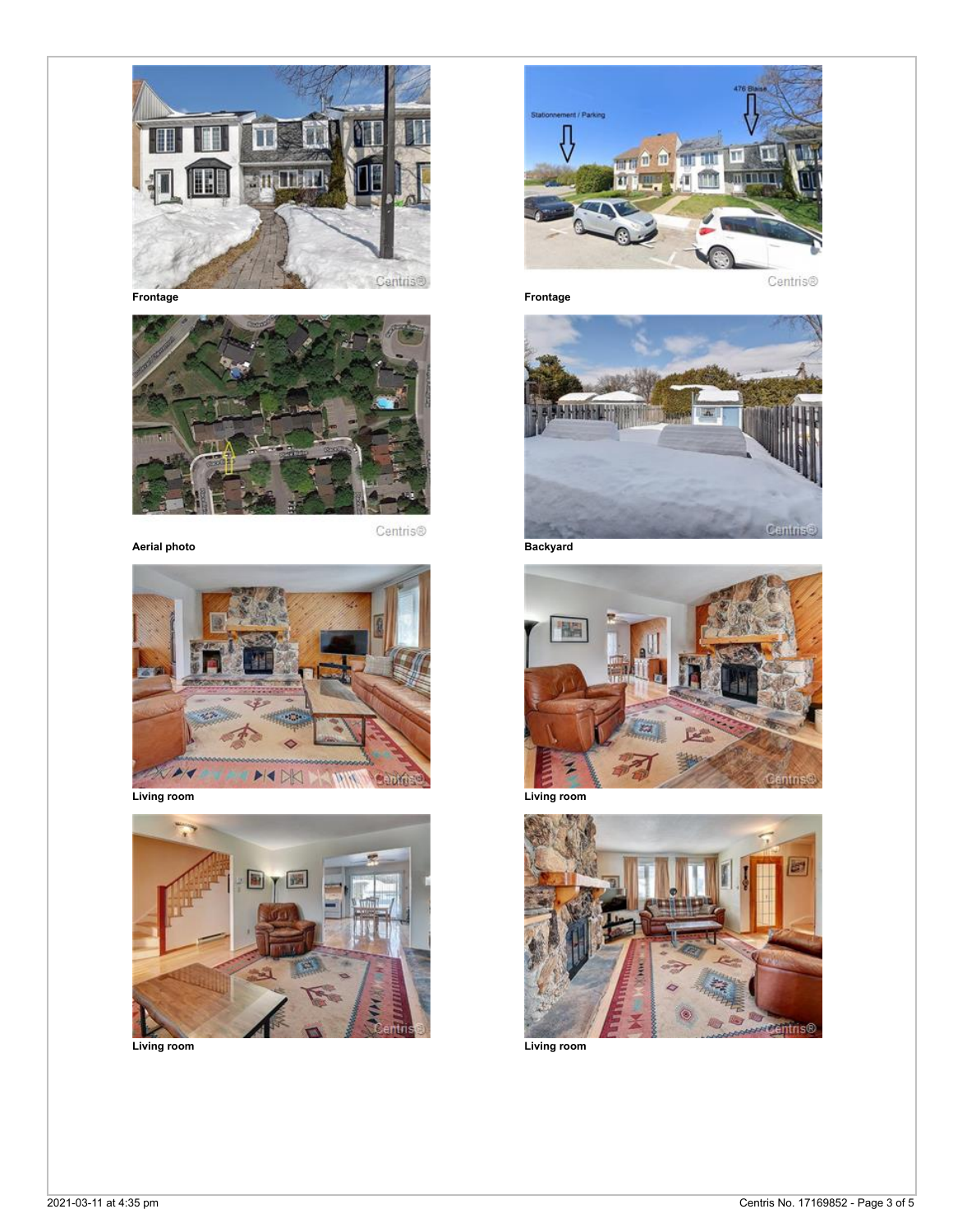